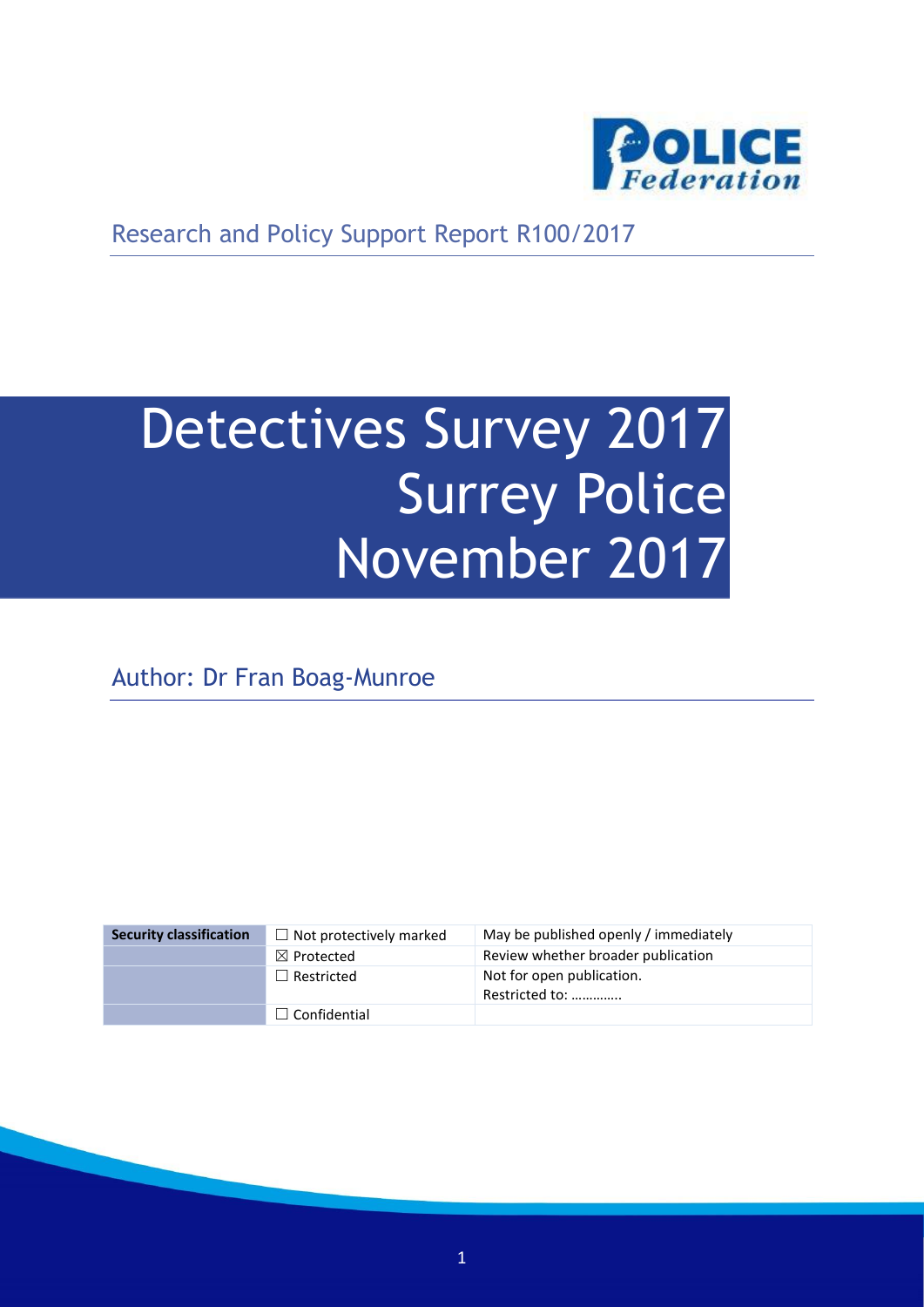#### **INTRODUCTION**

This report provides a summary of responses to the PFEW National Detectives Survey received from respondents in Surrey Police in 2017.

Some of the questions asked in this year's survey were the same as in the 2015 National Detectives Survey; this allowed us to monitor any changes since the last time the survey was conducted. Other questions were new to 2017, to be able to look in more detail at the context in which detectives are currently working.

Where appropriate, details of average responses for the police service as a whole are also presented, differences between the national and local responses have not been tested statistically and therefore any differences reported are for guidance only and must be treated with caution.

#### **RESPONSE RATE AND RESPONDENTS**

The National Detectives Survey 2017 opened on 1st September 2017 and closed on 24th September 2017. During this time, detective officers were invited to attend via the Police Federation's National Membership Database, as well as via local Joint Branch Boards and the National Detectives Forum mailing list.

**95 responses were received from detectives in Surrey Police**. There is still no accepted measure of the total number of detectives in England and Wales. It is therefore not possible to calculate a definitive response rate for the survey as a proportion of the total number of detectives. However, for comparison the number of responses received within Surrey Police was lower than when this survey was last conducted in 2015, when 147 responses were received.

#### **IMPACT OF SERVICE CUTS**

**42% of respondents within Surrey Police said that service cuts have had a major impact on their morale**; this was lower than the national average, where 56% detectives said that service cuts have had a major impact upon their morale.

In addition, **23% of respondents within Surrey Police said service cuts have had a major impact upon their physical health and wellbeing, whilst 23% said that service cuts have had a major impact upon their mental health and wellbeing**. For comparison, in England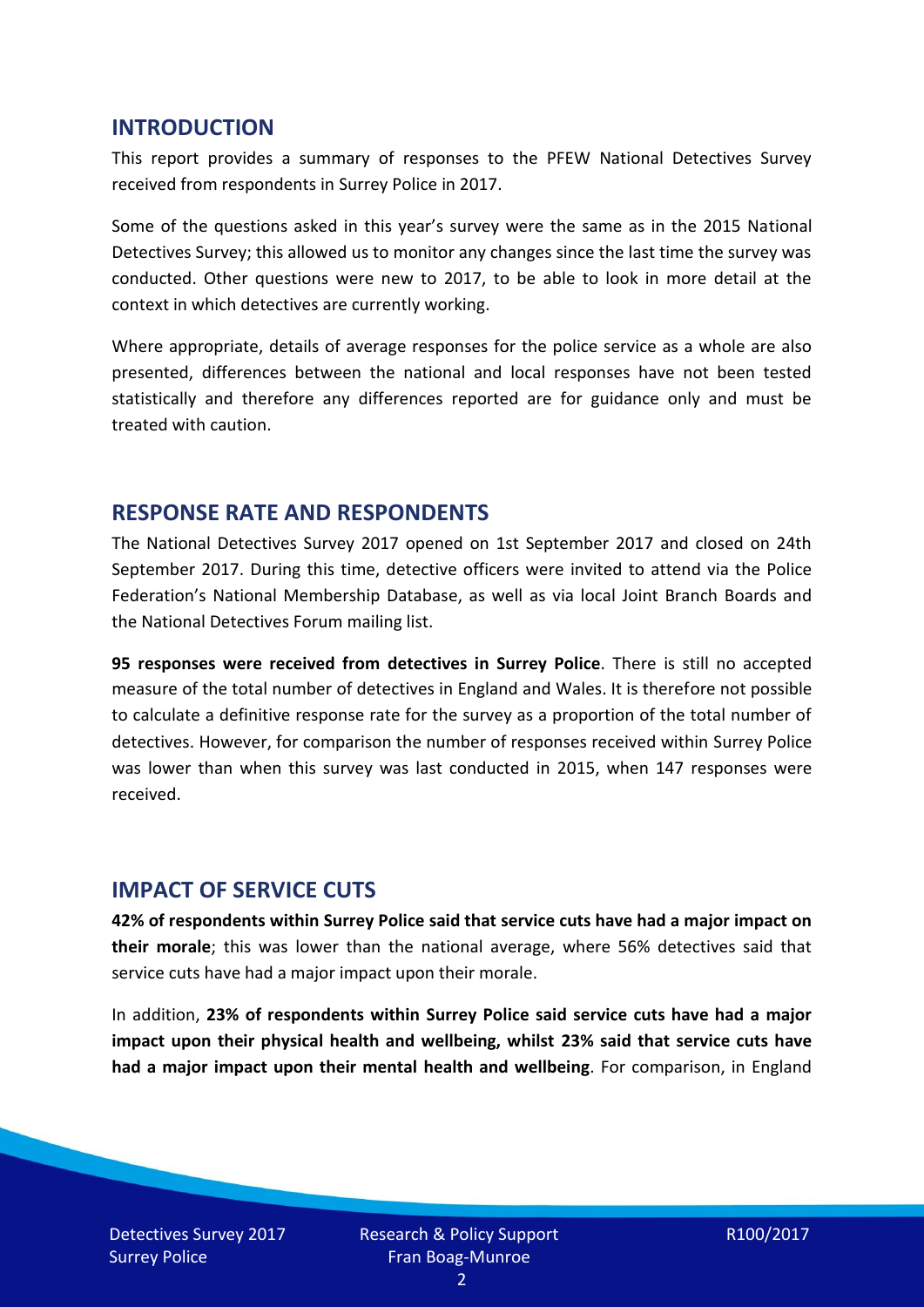and Wales as whole 27% of detectives said that service cuts have had a major impact on their physical health and wellbeing and also on their mental health and wellbeing.

| How, if at all, have<br>service cuts affected | No impact | <b>Minor impact</b> | <b>Moderate</b><br>impact | <b>Major impact</b> |
|-----------------------------------------------|-----------|---------------------|---------------------------|---------------------|
| Your morale                                   | 3%        | 20%                 | 35%                       | 42%                 |
| Your physical health and<br>wellbeing         | 13%       | 31%                 | 33%                       | 23%                 |
| Your mental health and<br>wellbeing           | 12%       | 32%                 | 33%                       | 23%                 |

**54% of respondents in Surrey Police said that service cuts have substantially increased their overall workload; 55% said that service cuts have substantially increased how fatigued they feel; and 43% said that service cuts have substantially increased how stressful they find their jobs**. Comparison of these proportions in Surrey Police to England and Wales as a whole can be found in the table below.

|                                    | <b>Surrey Police</b>                                    | <b>England and Wales</b>                                |
|------------------------------------|---------------------------------------------------------|---------------------------------------------------------|
| Your overall workload              | 54% substantially increased<br>(38% slightly increased) | 62% substantially increased<br>(32% slightly increased) |
| How fatigued you feel              | 55% substantially increased<br>(36% slightly increased) | 53% substantially increased<br>(38% slightly increased) |
| How stressful you find your<br>job | 43% substantially increased<br>(48% slightly increased) | 49% substantially increased<br>(41% slightly increased) |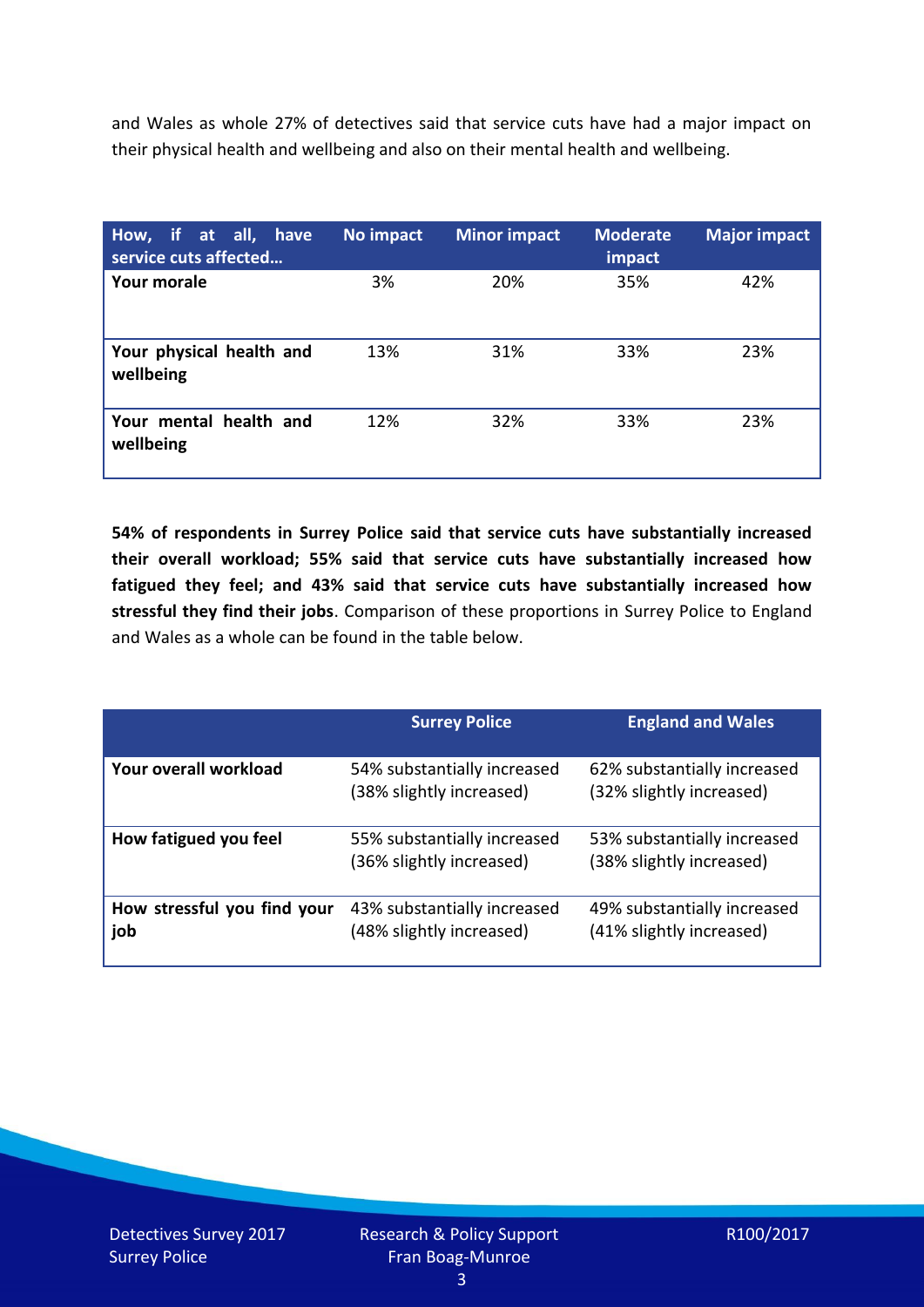## **WORKLOAD AND JOB DEMANDS**

**74% of respondents in Surrey Police said that their workload in the last 12 months was either too high or much too high**. This is lower than the national average - in England and Wales as a whole, 76% of respondents said that their workload had been too high or much too high in the last 12 months.

35% of respondents in Surrey Police said that their workload enabled them to provide the service needed to victims either most or all of the time; this compares to 27% of detectives in England and Wales as a whole. **The proportion of respondents in Surrey Police who said that their workload enabled them to provide the service needed to victims either most or all of the time has increased since 2015** when 26% of respondents felt that they could provide the service needed either most or all of the time.

In addition, 32% of respondents in Surrey Police said that their workload enabled them to provide the service needed to witnesses either most or all of the time, in comparison to 22% of detectives in England and Wales overall. **The proportion of respondents in Surrey Police who said that their workload enabled them to provide the service needed to witnesses either most or all of the time has not changed since 2015**, when 32% of respondents felt that they could provide the service needed either most or all of the time.

| Does your workload enable<br>you to provide the service<br>needed to? | <b>Never</b> | <b>Sometimes</b> | Most or all of the<br>time |
|-----------------------------------------------------------------------|--------------|------------------|----------------------------|
| <b>Victims</b>                                                        | 16%          | 50%              | 35%                        |
| <b>Witnesses</b>                                                      | 14%          | 55%              | 32%                        |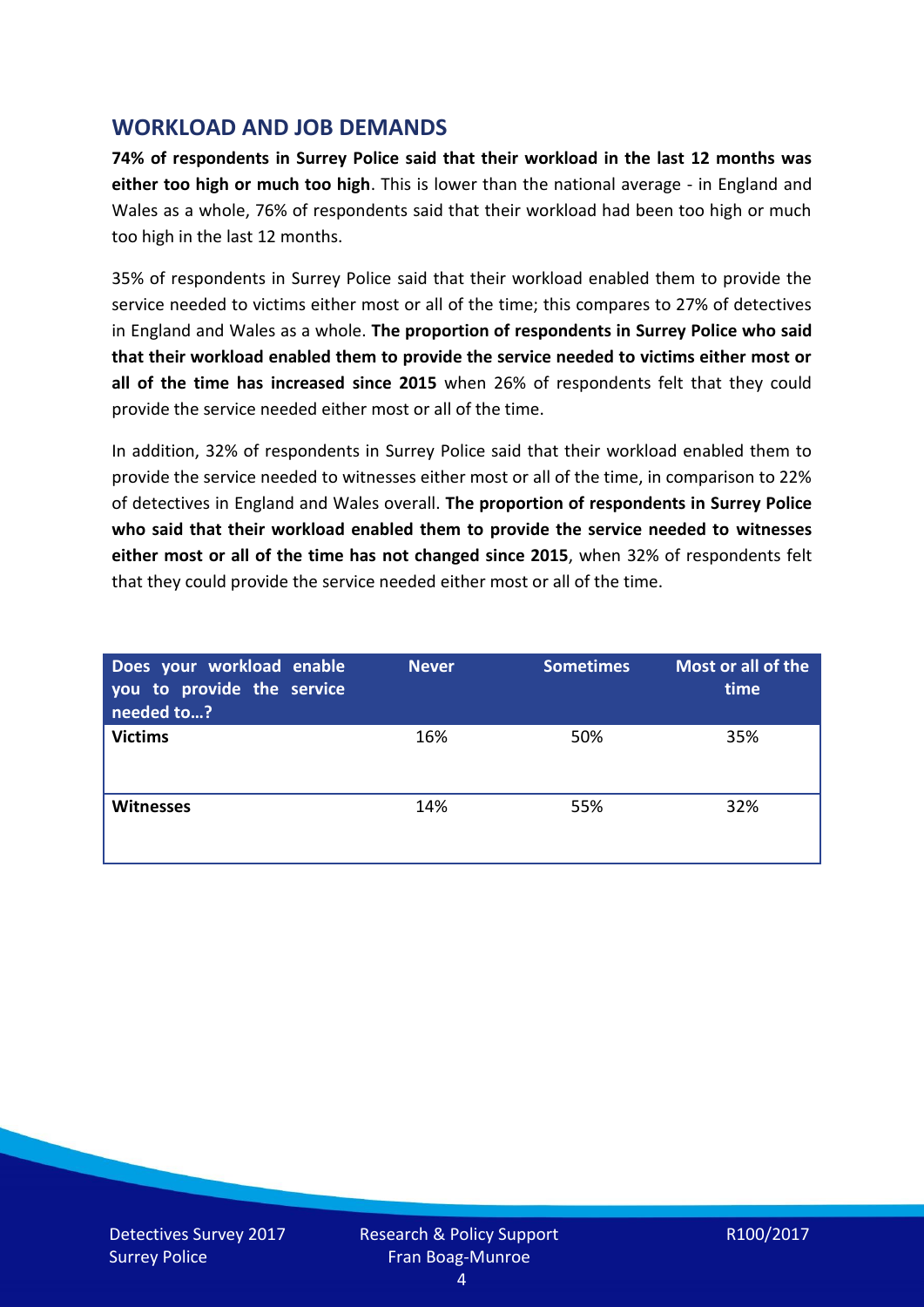### **JOB RELATED STRESS**

In Surrey Police, **50% of respondents said that they felt emotionally drained from work either most or all of the time**. Nationally, this proportion was 48%. The proportion of respondents in Surrey Police who said that they had felt emotionally drained from work either most or all of the time has increased since 2015, when 39% of respondents said that they felt emotionally drained from work.

**50% of respondents in Surrey Police said that their job was either very or extremely stressful**. This is the proportion of respondents who, in effect, report a non-diagnostic case of work-related stress within Surrey Police.



In England and Wales as a whole 48% of detectives reported a case of work-related stress. Therefore **the proportion of respondents in Surrey Police who reported a case of workrelated stress was higher than the national average**. The reasons given by respondents in Surrey Police for why they found their job stressful are presented below.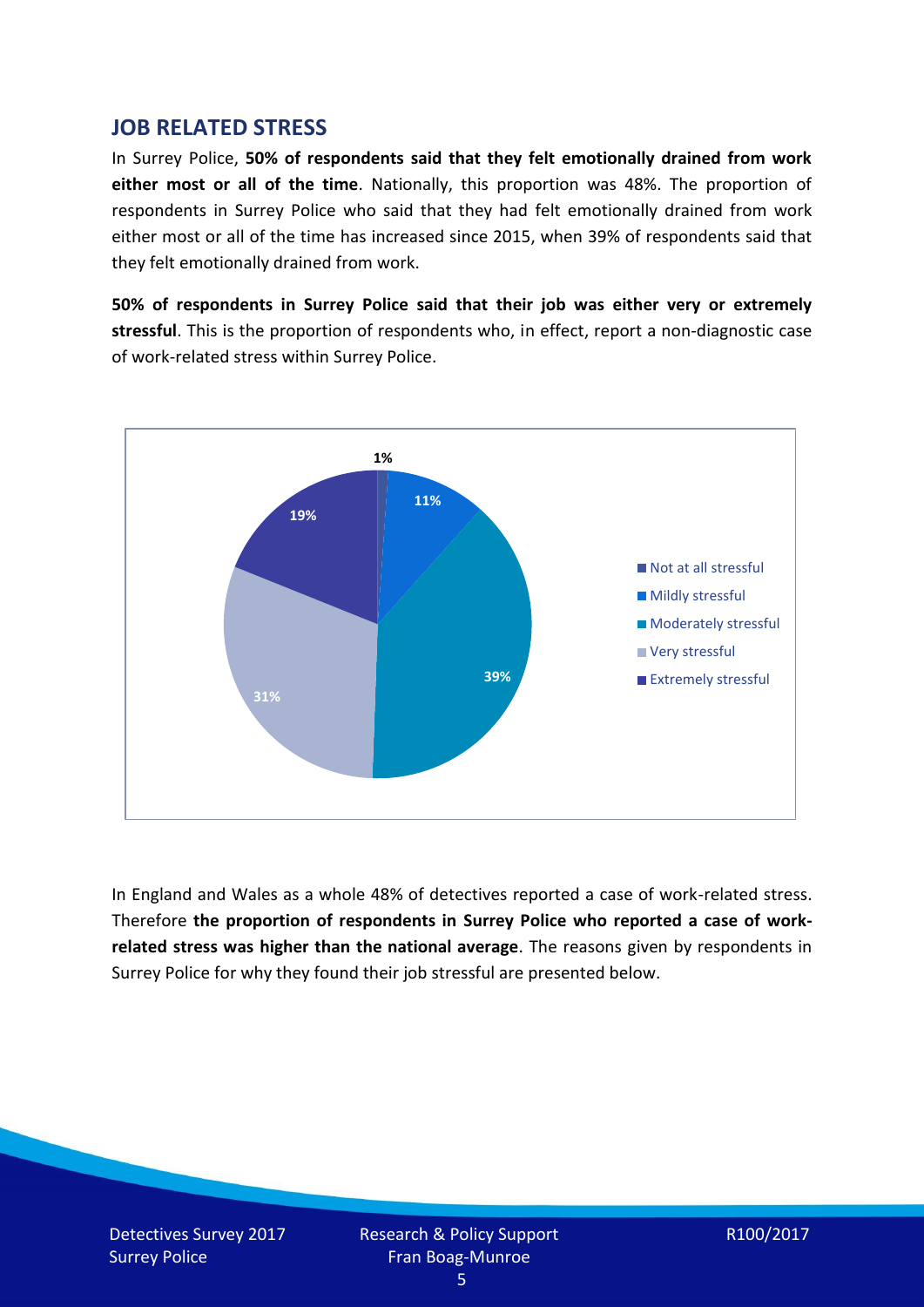| My job is stressful because                                                                | <b>Proportion</b><br>agreeing or<br>strongly<br>agreeing in<br><b>Surrey Police</b> | <b>Proportion</b><br>agreeing or<br>strongly<br>agreeing in<br><b>England and</b><br><b>Wales</b> |
|--------------------------------------------------------------------------------------------|-------------------------------------------------------------------------------------|---------------------------------------------------------------------------------------------------|
| There are high levels of personal responsibility                                           | 94%                                                                                 | 93%                                                                                               |
| There aren't enough officers in my team/unit                                               | 96%                                                                                 | 86%                                                                                               |
| I feel like the general public and partner agencies often<br>have unrealistic expectations | 84%                                                                                 | 82%                                                                                               |
| The nature of my work is high-risk                                                         | 85%                                                                                 | 80%                                                                                               |
| I have a high workload                                                                     | 80%                                                                                 | 80%                                                                                               |
| There is frequent organisational change                                                    | 77%                                                                                 | 79%                                                                                               |
| My work is emotionally demanding                                                           | 73%                                                                                 | 71%                                                                                               |
| I don't have enough time to be able to do my job to a<br>standard of which I can be proud  | 72%                                                                                 | 70%                                                                                               |
| I am unable to meet all the conflicting demands on my<br>time at work                      | 76%                                                                                 | 69%                                                                                               |
| I am exposed to traumatic or distressing incidents and<br>material                         | 62%                                                                                 | 64%                                                                                               |
| I frequently have unrealistic time pressures                                               | 58%                                                                                 | 61%                                                                                               |
| There aren't enough opportunities for professional<br>development                          | 51%                                                                                 | 57%                                                                                               |
| I frequently have unachievable deadlines                                                   | 49%                                                                                 | 57%                                                                                               |
| I am often pressured to work long hours                                                    | 61%                                                                                 | 51%                                                                                               |
| My work-life balance is poor                                                               | 49%                                                                                 | 43%                                                                                               |
| I don't feel like I have enough support from<br>management                                 | 37%                                                                                 | 40%                                                                                               |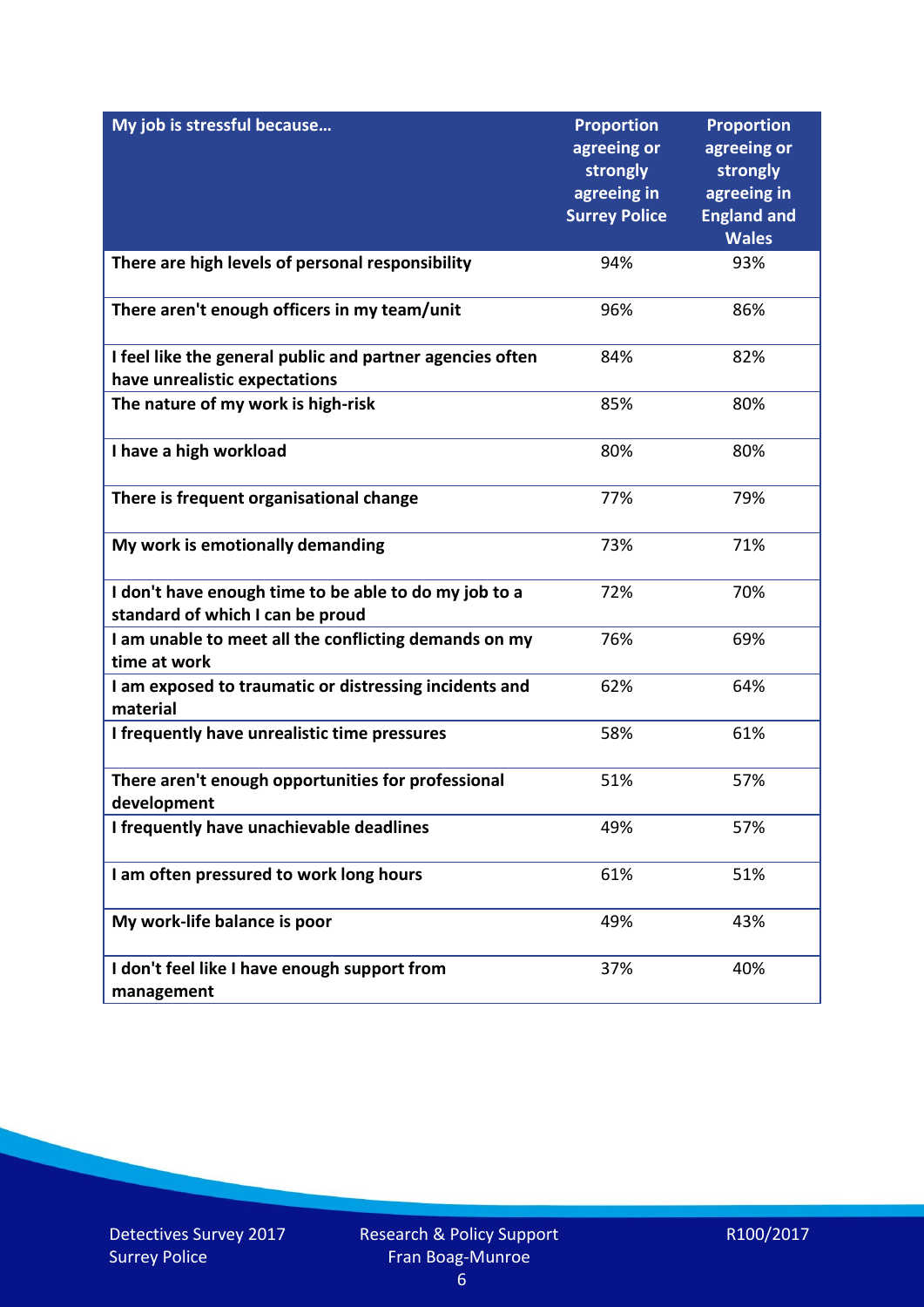# **ABSENCE AND ABSENCE BEHAVIOURS**

**Presenteeism** refers to a person attending work despite feeling that they should have taken sick leave due to their physical or mental health and wellbeing. **In Surrey Police, 66% of respondents reported at least one instance of presenteeism associated with their physical health and wellbeing** in the last 12 months**; 40% of respondents reported at least one instance of presenteeism associated with their mental health and wellbeing**.

**Leaveism** refers to a person taking annual leave or rest days rather than sick leave for their physical or mental health and wellbeing. In the last year, **26% of respondents in Surrey Police reported at least one instance of leaveism associated with their physical health and wellbeing**, whilst **23% of respondents in Surrey Police reported at least one instance of leaveism associated with their mental health and wellbeing.**

Finally, **36% of respondents in Surrey Police said that they had taken sickness absence due to their physical health and wellbeing** in the last 12 months. In addition, **8% of respondents said that they had taken sickness absence due to their mental health and wellbeing**.

Comparison of the proportions of respondents reporting presenteeism, leaveism and sickness absence in Surrey Police with England and Wales as a whole can be found in the table below.

|                             | <b>Surrey Police</b>                    |                                       | <b>England and Wales</b>                |                                       |
|-----------------------------|-----------------------------------------|---------------------------------------|-----------------------------------------|---------------------------------------|
| At least one<br>instance of | <b>Physical health</b><br>and wellbeing | <b>Mental health</b><br>and wellbeing | <b>Physical health</b><br>and wellbeing | <b>Mental health</b><br>and wellbeing |
| Presenteeism                | 66%                                     | 40%                                   | 71%                                     | 54%                                   |
| Leaveism                    | 26%                                     | 23%                                   | 42%                                     | 33%                                   |
| <b>Sickness</b><br>absence  | 36%                                     | 8%                                    | 35%                                     | 14%                                   |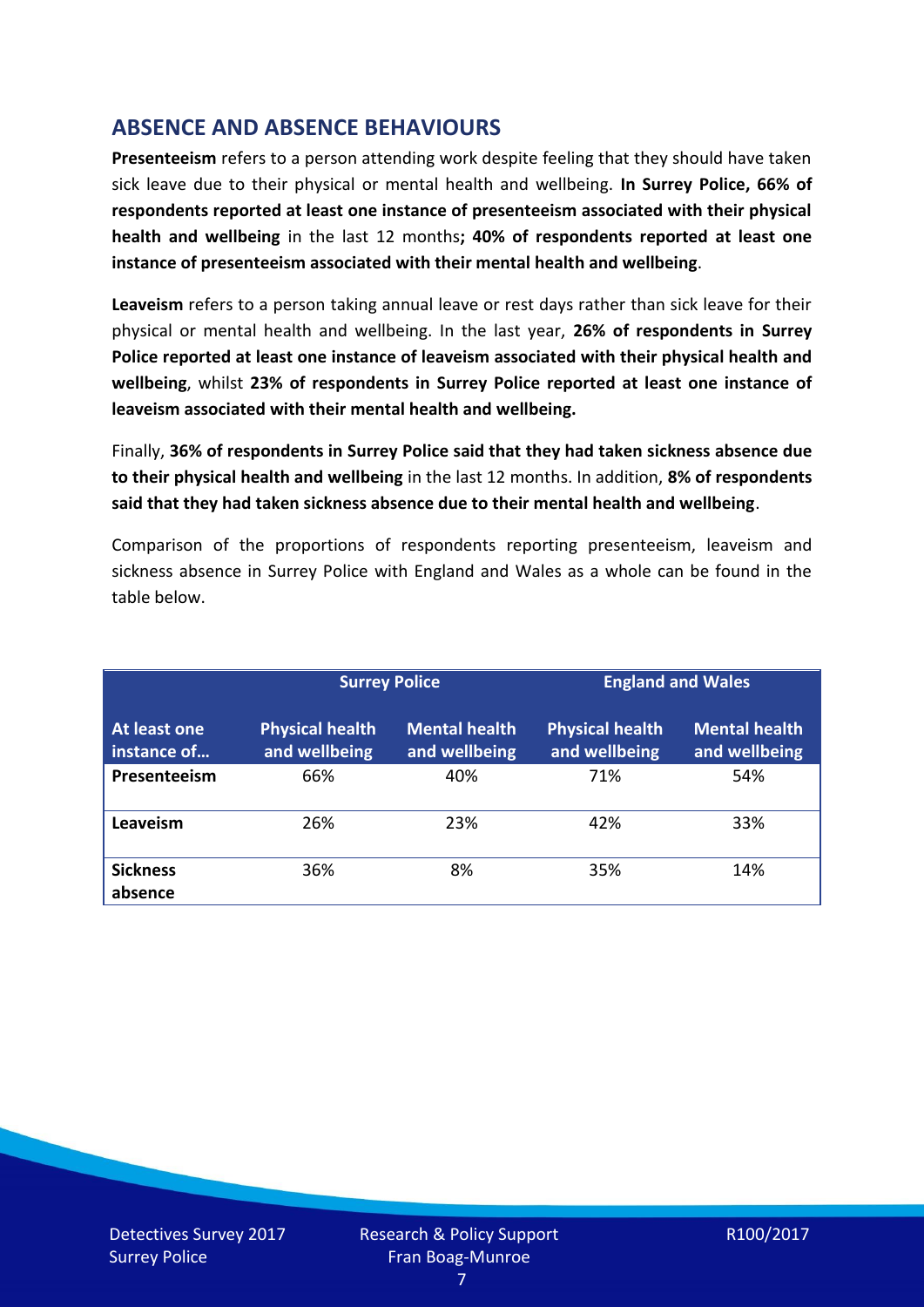## **VIEWS ABOUT THE JOB**

**78% of respondents in Surrey Police felt that the role of the detective was seen as less valuable to the force than it used to be.** This compares with 85% of detectives in England and Wales as a whole who said that they felt the role of the detective was now less valuable.

Respondents in Surrey Police were less likely to be dissatisfied than satisfied with their jobs, with **39% of respondents saying that they were dissatisfied and 42% of respondents saying that they were satisfied**. In comparison, 36% of detectives in England and Wales as a whole said that they were dissatisfied with their jobs, whilst 45% of respondents said that they were satisfied.

In addition, **the proportion of respondents in Surrey Police who said that they were dissatisfied with their job has decreased since 2015**, when 42% of respondents reported job dissatisfaction.

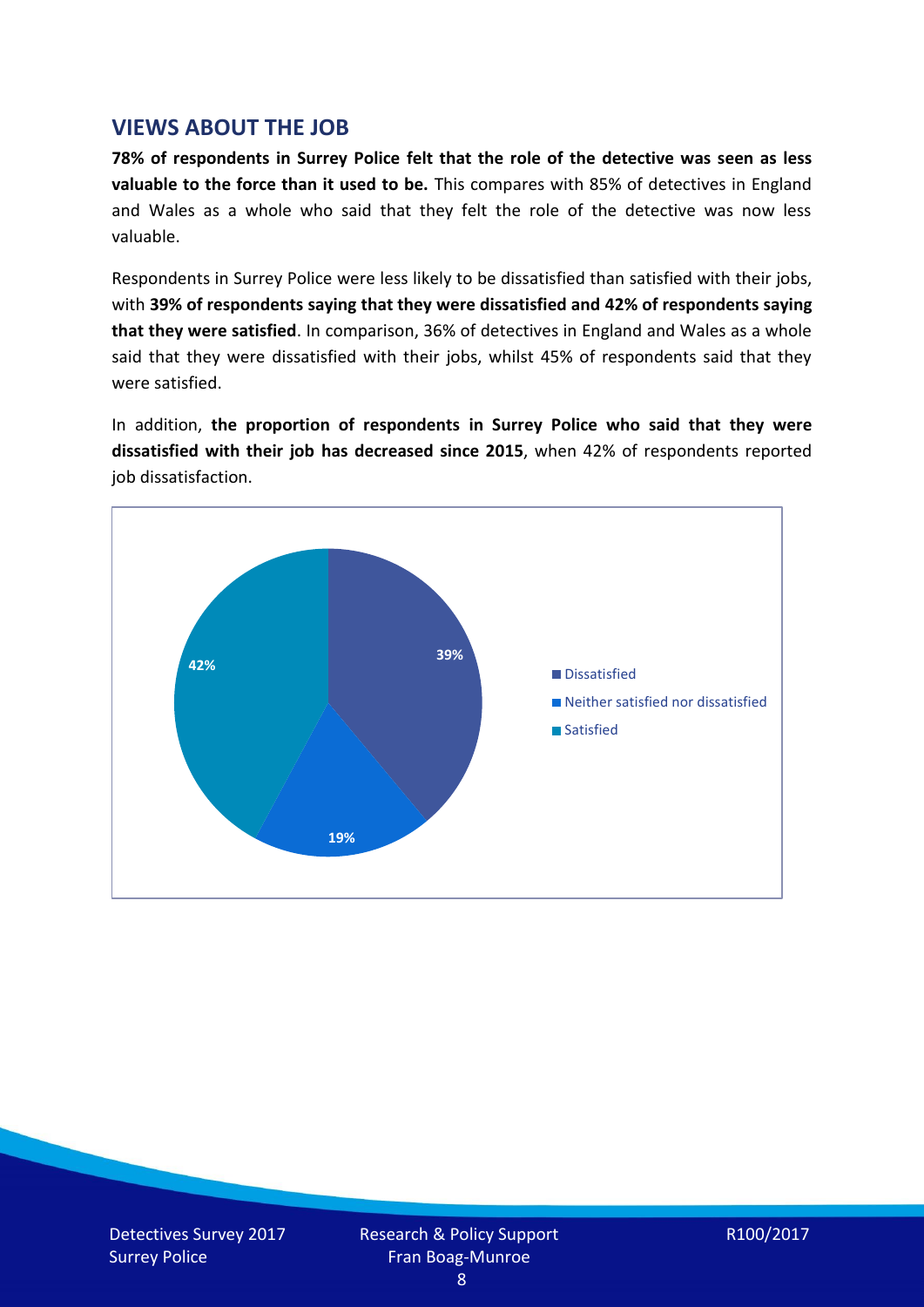# **TRAINING AND CONTINUOUS PROFESSIONAL DEVELOPMENT**

**40% of respondents in Surrey Police said that they had difficulties securing specific training opportunities**. This has not changed since 2015, when 40% of respondents in Surrey Police reported difficulties securing specific training opportunities.

The proportion of respondents in Surrey Police who said that they had difficulties securing training opportunities is lower than the national average, where this year 51% of detectives said that they had difficulties securing training.

In addition, **53% of respondents in Surrey Police said that they were rarely given enough time to stay up-to-date with the latest developments in their area of work**. This compares to 56% of respondents in England and Wales as a whole. This proportion is lower than in 2015, when 56% of respondents in Surrey Police said that they rarely had enough time to keep up-to-date with the latest developments.

| Are you given enough time<br>to stay up-to-date with the<br>latest developments in your<br>area of work? | <b>Surrey Police</b> | <b>England and Wales</b> |
|----------------------------------------------------------------------------------------------------------|----------------------|--------------------------|
| <b>Rarely</b>                                                                                            | 53%                  | 56%                      |
| <b>Sometimes</b>                                                                                         | 45%                  | 41%                      |
| <b>Always</b>                                                                                            | 2%                   | 4%                       |

A list of reasons why respondents in Surrey Police said that they were not able to stay up-todate with the latest developments in their field can been found in the table below.

| It is difficult to stay up-to-date with the latest developments in<br>my field because          | <b>Surrey</b><br><b>Police</b> | <b>England</b><br>and Wales |
|-------------------------------------------------------------------------------------------------|--------------------------------|-----------------------------|
| I have too many competing priorities                                                            | 86%                            | 79%                         |
| There is no time set aside by my management for study                                           | 80%                            | 76%                         |
| There are not enough officers to cover my day-to-day work for<br>me to attend relevant training | 84%                            | 76%                         |
| My workload is too high                                                                         | 81%                            | 76%                         |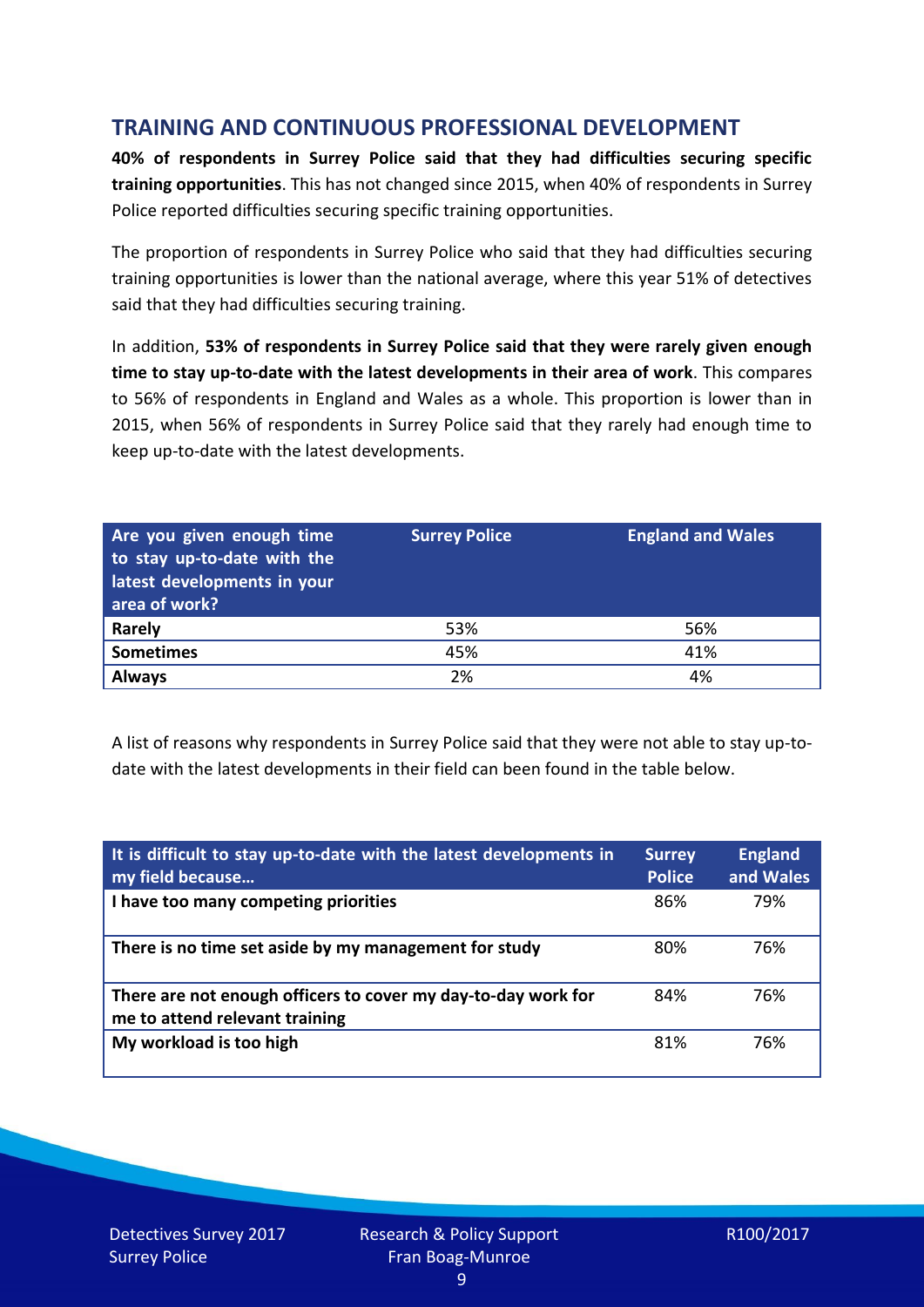| I have too many other commitments                                                        | 86% | 75% |
|------------------------------------------------------------------------------------------|-----|-----|
| The online learning package provided by NCALT is poorly<br>delivered                     | 62% | 73% |
| There are not enough formal training days                                                | 75% | 72% |
| I am too tired at the end of the day                                                     | 78% | 71% |
| Access to knowledge management systems that help<br>communicate new developments is poor | 43% | 51% |
| There is a lack of training staff                                                        | 39% | 46% |
| There is no appropriate training available                                               | 34% | 44% |

# **ATTRACTION AND RETENTION**

**14% of respondents in Surrey Police said that they would not change their career path, whilst 19% couldn't think of any job they would prefer**. 17% of respondents said that they would like to change their posting but remain a police officer.

In comparison, 11% of respondents in Surrey Police said that they would like to change jobs and stop being a police officer, 32% said that they would take any other job but with similar earnings and benefits, and 8% would quit immediately if they could find something else to do.

**The proportion of respondents in Surrey Police who said that they would quit immediately if they could find something else to do has increased since 2015**, when 8% of respondents said that they would quit immediately if they could.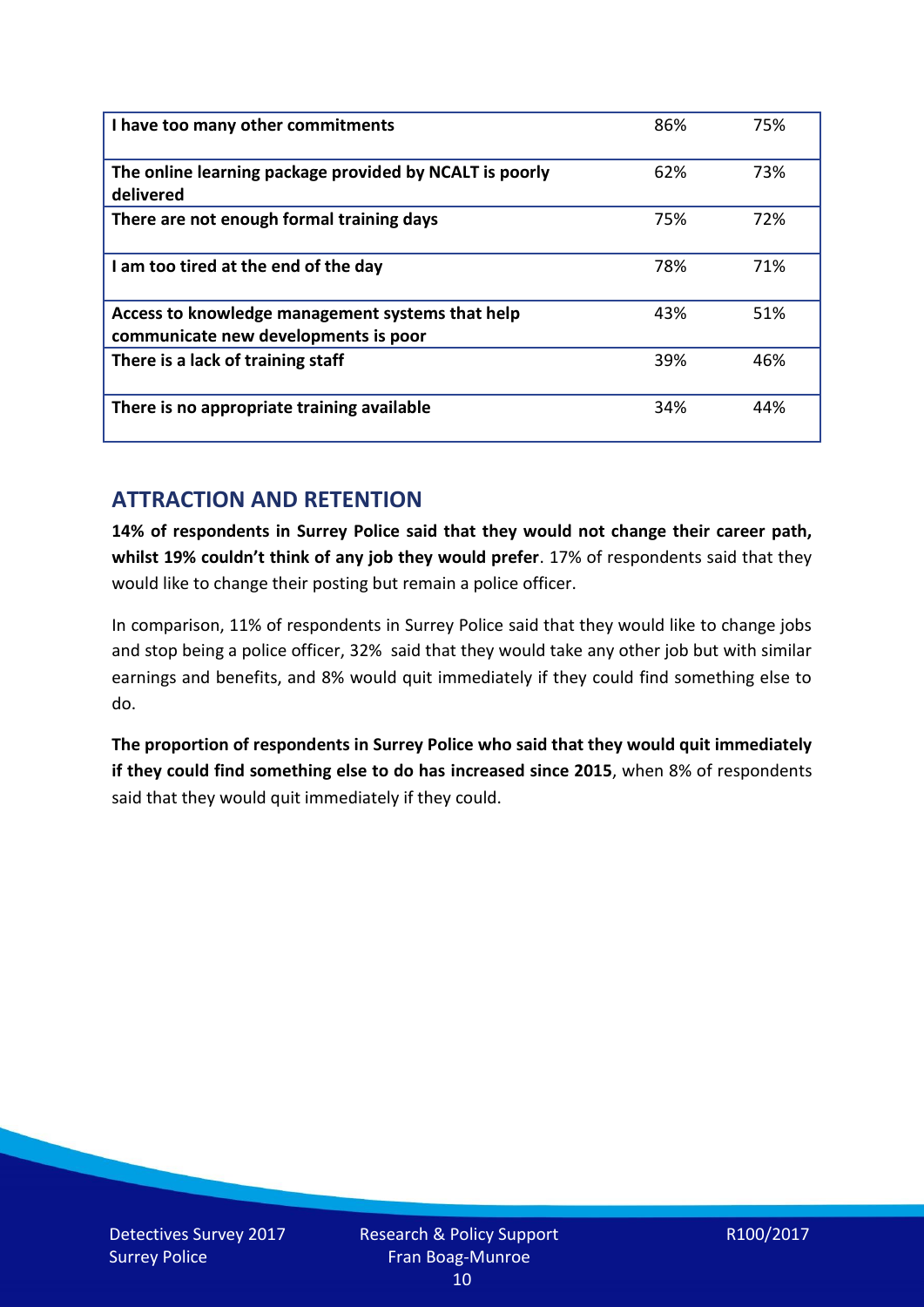|                                                                            | <b>Surrey Police</b> | <b>England and Wales</b> |
|----------------------------------------------------------------------------|----------------------|--------------------------|
| I would not change my<br>career path                                       | 14%                  | 22%                      |
| I can't think of any job I<br>would prefer                                 | 19%                  | 14%                      |
| I would like to change my<br>posting but remain a police<br>officer        | 17%                  | 14%                      |
| I would like to change my<br>job and stop being a police<br>officer        | 11%                  | 14%                      |
| I would take almost any<br>other job with similar<br>earnings and benefits | 32%                  | 26%                      |
| I would quit immediately if I<br>could find something else to<br>do        | 8%                   | 10%                      |